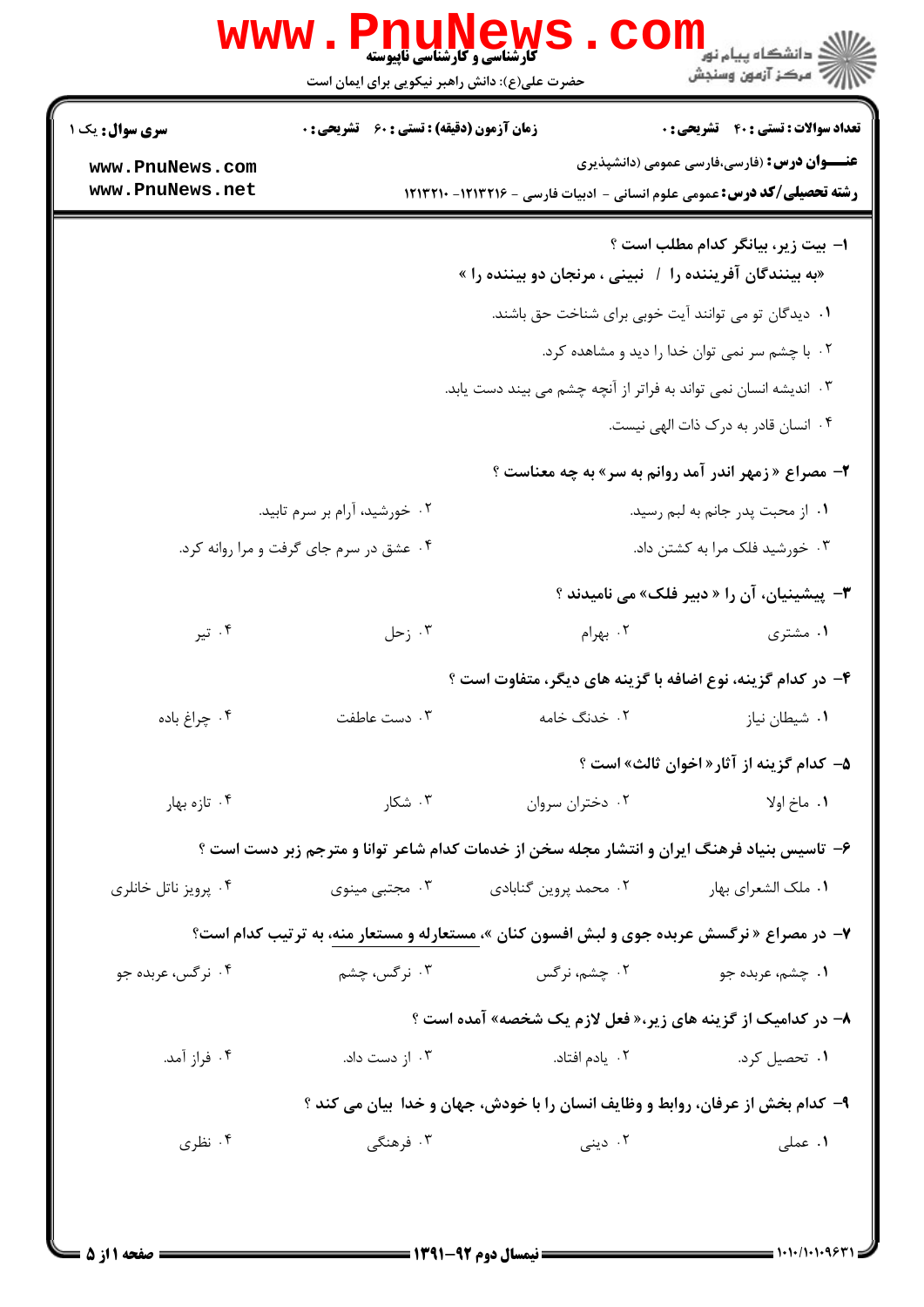|                                                                                                                        | <b>www.Pnunews</b><br><b>گارشناسی و کارشناسی ناپیوسته</b><br>حضرت علی(ع): دانش راهبر نیکویی برای ایمان است |                                                                                | راد دانشگاه پيام نور <mark>−</mark><br>ا <mark>ر</mark> درکز آزمون وسنجش                         |
|------------------------------------------------------------------------------------------------------------------------|------------------------------------------------------------------------------------------------------------|--------------------------------------------------------------------------------|--------------------------------------------------------------------------------------------------|
| <b>سری سوال : ۱ یک</b>                                                                                                 | <b>زمان آزمون (دقیقه) : تستی : 60 ٪ تشریحی : 0</b>                                                         |                                                                                | <b>تعداد سوالات : تستي : 40 قشريحي : 0</b>                                                       |
| www.PnuNews.com                                                                                                        |                                                                                                            |                                                                                | <b>عنـــوان درس:</b> فارسی،فارسی عمومی (دانشپذیری)                                               |
| www.PnuNews.net                                                                                                        |                                                                                                            | <b>رشته تحصیلی/کد درس:</b> عمومی علوم انسانی - ادبیات فارسی - ۱۲۱۳۲۱۶- ۱۲۱۳۲۱۰ |                                                                                                  |
|                                                                                                                        |                                                                                                            | ∙ا− با توجه به تطبيق جمع با مفرد،گزينه صحيح كدام است ؟                         |                                                                                                  |
| ۰۴ ملکات: ملک                                                                                                          | ۰۳ رذايل: رذيله                                                                                            | ۰۲ سحره: سحر                                                                   | ٠١. جوارح : جريحه                                                                                |
|                                                                                                                        |                                                                                                            |                                                                                | 11- كدام عبارت، درست معنا شده است؟                                                               |
|                                                                                                                        | ۰۲ از دهان خلق حرف گرفتن : تقلید کردن                                                                      |                                                                                | ٠١. اطلاق كردن: كار خارق العاده انجام دادن                                                       |
|                                                                                                                        | ۰۴ خط بر کسی کشیدن : او را به حساب نیاوردن                                                                 |                                                                                | ۰۳ به سر درآمد: پایان یافتن                                                                      |
|                                                                                                                        |                                                                                                            |                                                                                | <b>۱۲</b> - مفهوم کدام بیت با حدیث زیر ، متناسب است ؟<br>«اياكم واللو فان اللو يفتح عمل الشيطان» |
|                                                                                                                        |                                                                                                            | ۰۱ گور خانه ی راز تو چون دل شود ۱ آن مرادت زودتر حاصل شود                      |                                                                                                  |
|                                                                                                                        |                                                                                                            | ۰۲ هیچ وازر وزر غیری بر نداشت / هیچ کس ندرود تا چیزی نکاشت                     |                                                                                                  |
|                                                                                                                        |                                                                                                            | ۰۳ گفت پیغمبر که هر که سر نهفت / زود گردد با مراد خویش جفت                     |                                                                                                  |
|                                                                                                                        |                                                                                                            | ۰۴ کز اگر گفتن رسول با وفاق ۱ منع کرد و گفت آن هست از نفاق                     |                                                                                                  |
|                                                                                                                        |                                                                                                            | <b>۱۳</b> - چه آرایه ای در مصراع«گوشم شنید قصه ی ایمان و مست شد» وجود دارد ؟   |                                                                                                  |
| ۰۴ ایهام                                                                                                               |                                                                                                            | ٠١ مجاز براى مبالغه مسموع ٢٠ تمثيل مستعاره                                     |                                                                                                  |
|                                                                                                                        | «آویختم اندیشه را کاندیشه هشیاری کند / زاندیشه بیزاری کنم زاندیشه ها پژمرده ام»                            |                                                                                | <b>۱۴</b> - مقصود از « اندیشه» در بیت زیر چیست ؟                                                 |
| ۰۴ تخيل                                                                                                                | ۰۳ تشویش                                                                                                   | ۰۲ دور اندیشی                                                                  | ۰۱ تفکر                                                                                          |
| ۱۵- مراد از عبارت مشخص شده در جمله ی« کسانی که بستگی به قدرتها ندارند و در متن مشکلات معاصر <u>دادشان را از ته چاه</u> |                                                                                                            |                                                                                | می زنند» چیست ؟                                                                                  |
|                                                                                                                        | ۰۲ صدایشان به جایی نمی رسد.                                                                                |                                                                                | ۰۱ به ناحق سخن می گویند.                                                                         |
| ۰۴ حرفشان را به کرسی می نشانند.                                                                                        |                                                                                                            |                                                                                | ۰۳ همواره محق و منصف اند.                                                                        |
|                                                                                                                        |                                                                                                            | ۱۶- کدام گزینه با توجه به مفهوم ، هم« قید استثنا» و هم« قید شک و تردید» است ؟  |                                                                                                  |
| ۰۴ مگر                                                                                                                 | ۰۳ گويي                                                                                                    | ۰۲ پنداری                                                                      | $V$ . $V$                                                                                        |
|                                                                                                                        |                                                                                                            | «سینه ی کبک و بال سبزه قبا / غزل شهریار و ساز صبا »                            | <b>۱۷</b> - با توجه به بیت زیر، مقصود از «صبا»چیست؟                                              |
| ۰۴ فتحعلي خان صبا                                                                                                      | ۰۳ ابوالحسن خان صبا                                                                                        | ۰۲ فصل بهار                                                                    | <b>۱.</b> باد ملايم                                                                              |
|                                                                                                                        |                                                                                                            |                                                                                |                                                                                                  |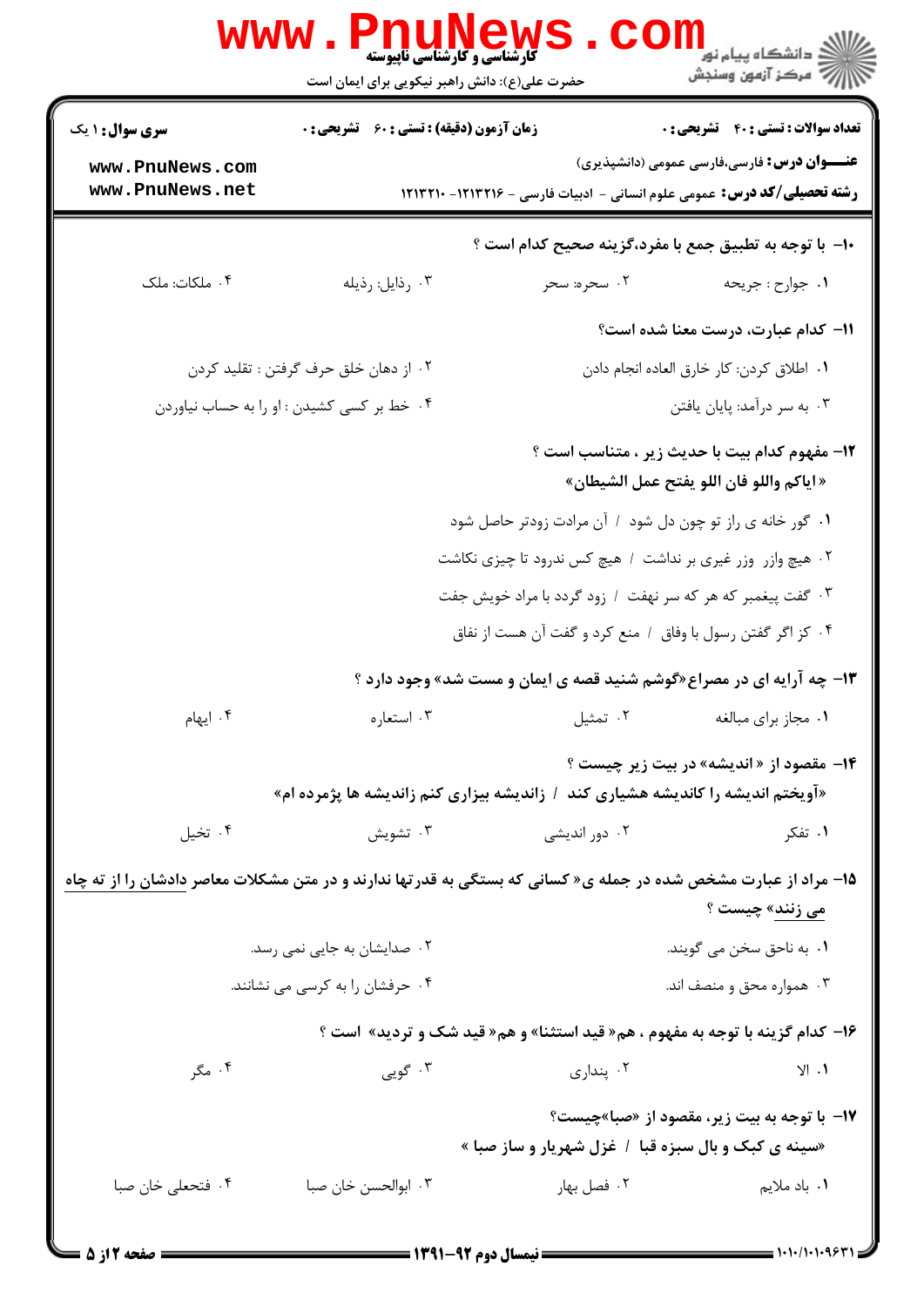|                                    | www . Pnu<br><b>کارشناسی و کارشناسی ناپیوسته</b><br>حضرت علی(ع): دانش راهبر نیکویی برای ایمان است              |                | <sup>ال</sup> ڪ دانشڪاه پيام نور <sup>دا</sup><br>ا∛ مرکز آزمون وسنڊش                                                                |
|------------------------------------|----------------------------------------------------------------------------------------------------------------|----------------|--------------------------------------------------------------------------------------------------------------------------------------|
| <b>سری سوال : ۱ یک</b>             | <b>زمان آزمون (دقیقه) : تستی : 60 ٪ تشریحی : 0</b>                                                             |                | <b>تعداد سوالات : تستي : 40 - تشريحي : 0</b>                                                                                         |
| www.PnuNews.com<br>www.PnuNews.net |                                                                                                                |                | <b>عنـــوان درس:</b> فارسی،فارسی عمومی (دانشپذیری)<br><b>رشته تحصیلی/کد درس:</b> عمومی علوم انسانی - ادبیات فارسی - ۱۲۱۳۲۱۶- ۱۲۱۳۲۱۰ |
|                                    |                                                                                                                |                | 18- مفهوم دقيق مصراع « لطفش از چاک پيرهن جوشد» کدام است ؟                                                                            |
|                                    | ۰۲ از شدت لطف و زیبایی ، گریبان چاک می کند.                                                                    |                | ٠١. زيبايي أن از لابه لاي الفاظ أن جلوه گري مي كند.                                                                                  |
|                                    | ۰۴ زیبایی آن نمایان است.                                                                                       |                | ۰۳ زیبایی اش از گریبانش پیداست.                                                                                                      |
|                                    | ۱۹- کدام یک از گزینه های زیر، درباره ی راه نوینی که «نیمایوشیج » پیشنهاد کرد، <u>نامربوط</u> است ؟             |                |                                                                                                                                      |
|                                    | ۰۲ حفظ تخیل پیشینیان                                                                                           |                | ٠١ كوتاه و بلند كردن مصراع ها                                                                                                        |
|                                    | ۰۴ آزادی در انتخاب قافیه                                                                                       |                | ۰۳ حفظ وحدت ارکان عروضی                                                                                                              |
|                                    | « آی آدم ها که روی ساحل آرام در کار تماشایید / <u>موج</u> می کوبد به روی ساحل خاموش / پخش می گردد چنان مستی به |                | +۲- با توجه به ابیات زیرمشبه به « موج» کدام  است ؟<br>جای افتاده ، پس مدهوش .»                                                       |
| ۰۴ ساحل                            | ۰۳ تماشاچی                                                                                                     | ۰۲ ساحل خاموش  | ۰۱ انسان مست                                                                                                                         |
|                                    | <b>۲۱</b> - در بیت «وآن شاهد نغز بزم عرفان / بنمود چو وعد خویش مشهود » چه کسی منظور نظر شاعر می باشد؟          |                |                                                                                                                                      |
| ۰۴ ساقی                            | ۰۳ معشوق ازلي                                                                                                  | ۰۲ معشوق مجازی | ۰۱ پیر مغان                                                                                                                          |
|                                    |                                                                                                                |                | <b>7۲- كدام گزينه ، غلط معنا شده است</b> ؟                                                                                           |
| ۰۴ نباهت : بزرگواری                | ۰۳ غامر: ويران                                                                                                 | ۰۲ غامض : آسان | ۰۱ شامخ : بلند                                                                                                                       |
|                                    |                                                                                                                |                | <b>۲۳</b> – کدام یک از ابیات زیر، لحن عنادی و استهزا آمیز دارد ؟                                                                     |
|                                    |                                                                                                                |                | ٠١ شمع اگر زان لب خندان به زبان لافي زد / پيش عشق تو شبها به غرامت برخاست                                                            |
|                                    | ٠٢ راز درون پرده ز رندان مست پرس / كاين حال نيست زاهد عاليمقام را                                              |                |                                                                                                                                      |
|                                    | ۰۳ عکس خوی بر عارضش بین کافتاب گرم رو ۱ در هوای آن عرق تا هست هر روزش تب است                                   |                |                                                                                                                                      |
|                                    |                                                                                                                |                | ۰۴ در نظر بازی ما بیخبران حیرانند / من چنینم که نمودم ، دگر ایشان دانند                                                              |
|                                    |                                                                                                                |                | <b>34- «حافظ » در سرودن کدام نوع غزل ، استاد است ؟</b>                                                                               |
| ۰۴ عارفانه                         | ۰۳ زاهدانه                                                                                                     | ۰۲ صوفیانه     | ۰۱ عاشقانه                                                                                                                           |
|                                    |                                                                                                                |                | <b>۲۵</b> - در بیت زیر، شاعر چه چیزی را توصیه می کند ؟<br>« می خور که صد گناه زاغیار در حجاب / بهتر زطاعتی که به روی و ریا کنند »    |
|                                    | ۰۲ دوری از ریا                                                                                                 |                | ۰۱ طاعت پنهان از چشم اغیار                                                                                                           |
|                                    | ۰۴ می خوردن پنهان                                                                                              |                | ۰۳ طاعت آشکار                                                                                                                        |
|                                    |                                                                                                                |                |                                                                                                                                      |

 $= 1.111111987$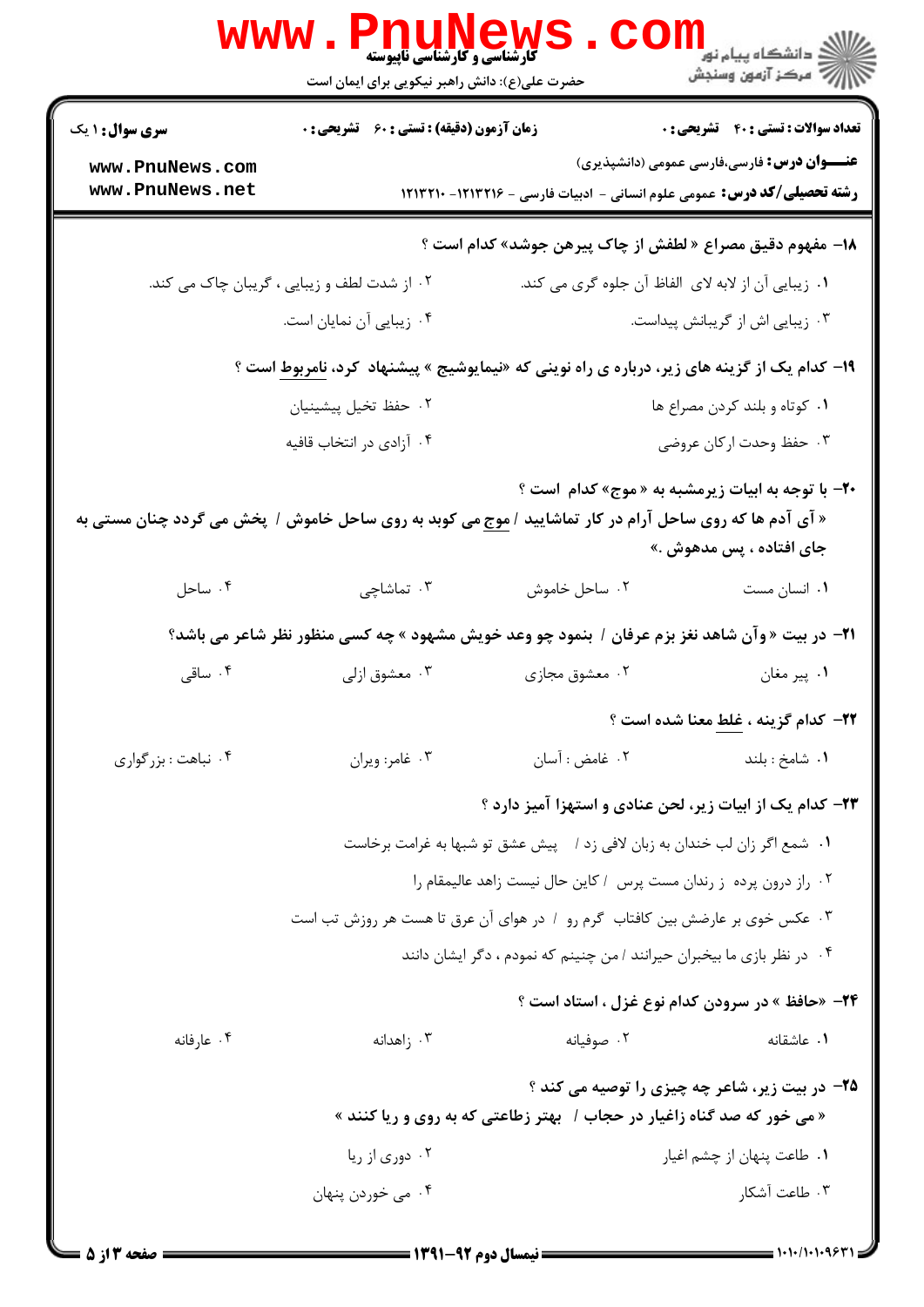|                                    | <b>www . Pnui</b><br><b>گارشناسی و کارشناسی ناپیوسته</b><br>حضرت علی(ع): دانش راهبر نیکویی برای ایمان است |               | ڪ دانشڪاه پيا <sub>م</sub> نور<br>7ء مرڪز آزمون وسنڊش                                                                                |
|------------------------------------|-----------------------------------------------------------------------------------------------------------|---------------|--------------------------------------------------------------------------------------------------------------------------------------|
| <b>سری سوال : ۱ یک</b>             | <b>زمان آزمون (دقیقه) : تستی : 60 ٪ تشریحی : 0</b>                                                        |               | <b>تعداد سوالات : تستي : 40 - تشريحي : 0</b>                                                                                         |
| www.PnuNews.com<br>www.PnuNews.net |                                                                                                           |               | <b>عنـــوان درس:</b> فارسی،فارسی عمومی (دانشپذیری)<br><b>رشته تحصیلی/کد درس:</b> عمومی علوم انسانی - ادبیات فارسی - ۱۲۱۳۲۱۶- ۱۲۱۳۲۱۰ |
|                                    |                                                                                                           |               | <b>۲۶-</b> شعر « سهراب سپهری» از چه چیزی اثر پذیرفته است ؟                                                                           |
| ۰۴ عرفان بودايي                    | ۰۳ تفکر جبری                                                                                              | ۰۲ اشعار هندی | ٠١ عرفان اسلامي                                                                                                                      |
|                                    |                                                                                                           |               | <b>۲۷</b> - در کدام گزینه ، همه موارد، اسم مصغرند ؟                                                                                  |
|                                    | ۰۲ گردو ، مردک ، خاشاک                                                                                    |               | ۰۱ کوچه ، گردو ، مردک                                                                                                                |
|                                    | ۰۴ بازارچه ، مرغک ، دسته                                                                                  |               | ۰۳ ناله ، مغبچه، دخترک                                                                                                               |
|                                    |                                                                                                           |               | <b>۲۸- واژه « دشیادی» با کدام گزینه، مترادف است</b> ؟                                                                                |
| ۰۴ غیبت                            | ۰۳ سرسختی                                                                                                 | ۰۲ دشمنی      | ۰۱ سرقت                                                                                                                              |
|                                    |                                                                                                           |               | <b>۲۹</b> - معنی صحیح عبارت زیر، کدام گزینه است ؟                                                                                    |
|                                    |                                                                                                           |               | « عاصی که دست بردارد ، به از عابد که در سردارد .»                                                                                    |
|                                    |                                                                                                           |               | ۰۱ عصیانگری که توبه کند بهتر از عابدی است که در فکر گناه است.                                                                        |
|                                    |                                                                                                           |               | ۰۲ گناهکاری که دعا می کند بهتر از عابد مغرور است.                                                                                    |
|                                    |                                                                                                           |               | ۰۳ عصیانگری که توبه کند بهتر از عابدی است که عصیان در قلب خود دارد.                                                                  |
|                                    |                                                                                                           |               | ۰۴ گناهكار خاضع بهتر از عابد رياكار است.                                                                                             |
|                                    |                                                                                                           |               | <b>۳۰</b> - بیت زیر، اشاره به مرگ کدام شخصیت دارد ؟                                                                                  |
|                                    | « ببرید سرش را که سران را سر بود ۱ آرایش دهر و ملک را افسر بود »                                          |               |                                                                                                                                      |
|                                    | ۰۲ میرزا جهانگیر خان شیرازی                                                                               |               | ٠١. قائم مقام فراهاني                                                                                                                |
|                                    | ۰۴ ملکشاه سلجوقی                                                                                          |               | ۰۳ حسنک وزیر                                                                                                                         |
|                                    | 31- كلمات «مواجر، جبه، تشفي» در كدام گزينه به ترتيب، درست معنا شده است ؟                                  |               |                                                                                                                                      |
|                                    | ۰۲ کارگر ، کهنه ، انتقام                                                                                  |               | ۰۱ ستمگر ، ردا، کینه توزی                                                                                                            |
|                                    | ۰۴ مزدور ، بالا پوش ، انتقام                                                                              |               | ۰۳ سرور ، مندرس ، شفا یافتن                                                                                                          |
|                                    |                                                                                                           |               | ٣٢- با توجه به نوع فعل، كدام گزينه با بقيه، تفاوت دارد؟                                                                              |
|                                    |                                                                                                           |               | ۰۱ آنگاه در آخرت پادشاهی دهاد.                                                                                                       |
|                                    |                                                                                                           |               | ۰۲ ایزد تعالی ملک اسلام را از مملکت دنیا برخوردار کناد.                                                                              |
|                                    |                                                                                                           |               | ۰۳ همت بلند دار چنانکه اقبال و دولت و نسبت بلند است.                                                                                 |
|                                    |                                                                                                           |               | ۰۴ ایزد تعالی بر زبان و دل عزیز آن راناد که فردا در قیامت از آن خجل نباشد.                                                           |
|                                    |                                                                                                           |               |                                                                                                                                      |